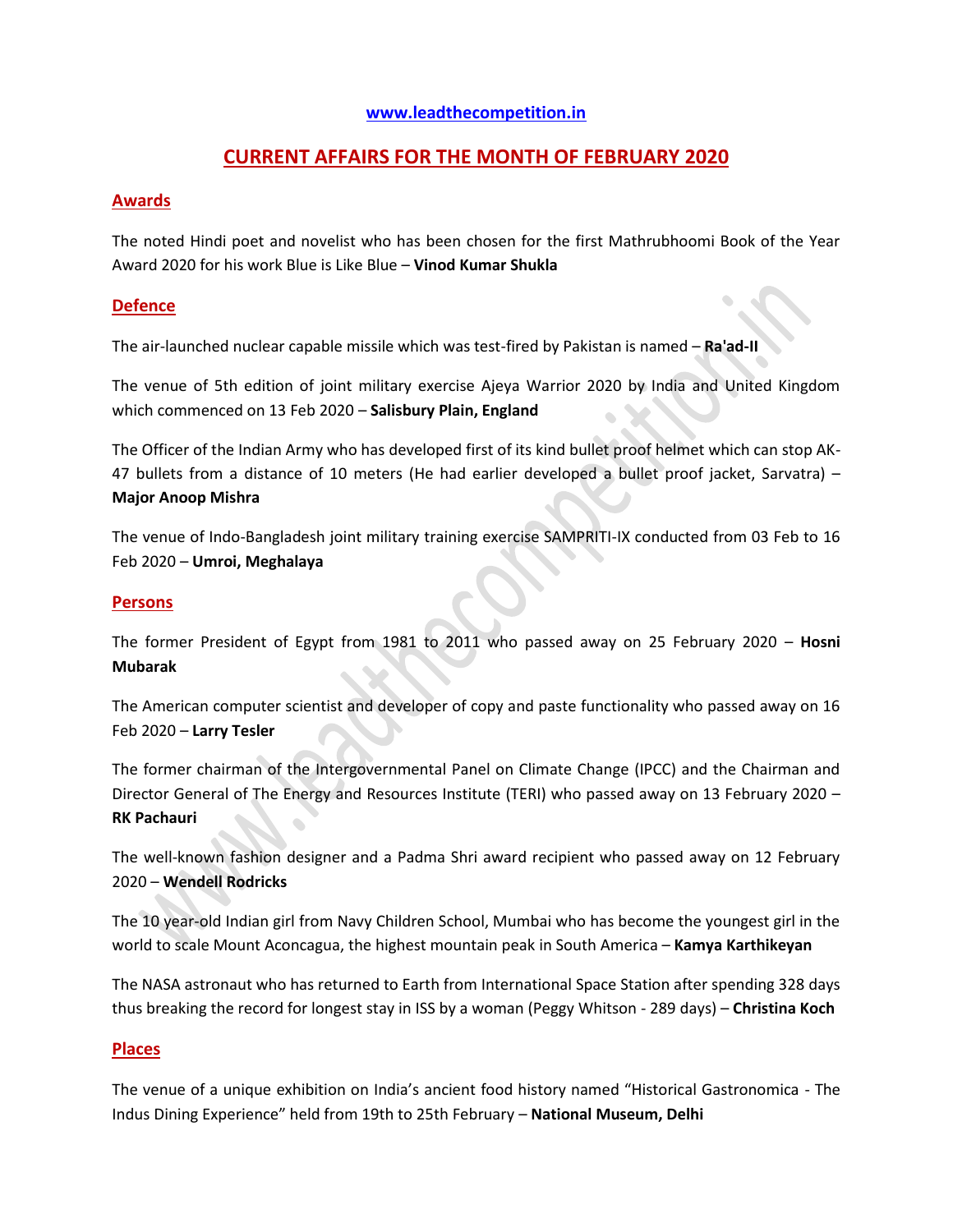The place at which 63 feet tall statue of Pandit Deen Dayal Upadhyay was unveiled and dedicated to the nation by the Prime Minister Shri Narendra Modi – **Varanasi**

The venue of 22nd edition of India International Seafood Show held from 07 to 09 February 20 with the theme Blue Revolution- Beyond Production to Value Addition – **Kochi, Kerala**

The island nation which has rejoined the Commonwealth of Nations on 01 Feb 2020 about 3 years after it quit in 2016 (became the 54th nation of the Commonwealth) – **Maldives**

The venue of DEFEXPO 2020 held from 05 to 09 February 2020 with the theme India: The Emerging Defence Manufacturing Hub – **Lucknow**

The theme State of the 34th Surajkund International Crafts Mela 2020 held from 01 to 16 February 2020 at Surajkund, Faridabad – **Himachal Pradesh**

The partner nation of the 34th Surajkund International Crafts Mela 2020 held from 01 to 16 February 2020 at Surajkund, Faridabad – **Uzbekistan**

## **Sports**

The Indian cricketer who has announced his retirement from all forms of cricket with immediate effect – **Pragyan Ojha**

The Indian hockey player who has been named the Player of the Year 2019 by International Hockey Federation – **Manpreet Singh**

The Indian badminton coach who has been awarded an Honourable Mention in the male category of the 2019 IOC Coaches Lifetime Achievement Awards – **Pullela Gopichand**

The team which has won the 10th Hockey India Senior Women National Championship 2020 beating Sports Authority of India in the finals – **Haryana**

## **Themes**

The theme of India's first National Protein Day observed on 27 February 2020 – **#ProteinMeinKyaHai**

The theme of National Science Day observed on 28 February 2020 – **Women in Science**

The theme of the One-day International Judicial Conference 2020 held in New Delhi with the topic "Judiciary and the Changing World" – **Gender Just World**

The theme of 13th Conference of Parties (COP) of the Convention on the Conservation of Migratory Species of Wild Animals held at Mahatma Mandir in Gandhinagar – **Migratory species connect the planet and we welcome them home**

#### **Railways**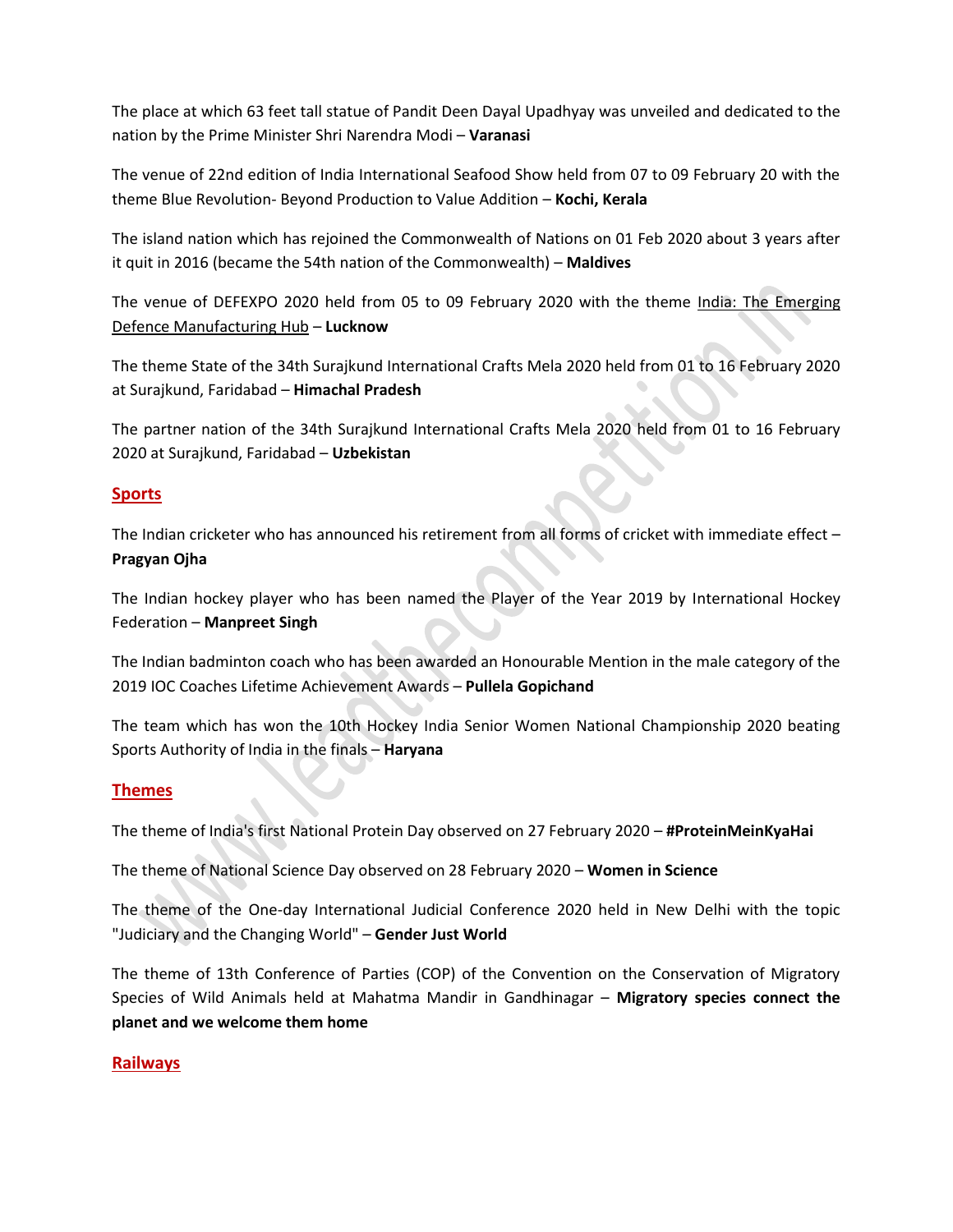The railway station in West Bengal at which Indian Railways has launched its first restaurant on wheels for railway passengers as well as for citizens of the city – **Asansol**

The station at which Indian Railways has launched first ever Fit India Squat machine which dispenses free platform tickets to those who perform 30 squats in 180 seconds – **Anand Vihar**

The station in Andhra Pradesh from where India's first fruit-train was flagged off with locally grown bananas – **Tadipatri**

#### **Miscellaneous**

The motto of 2020 Olympic Games to be held in Tokyo from 24 July to 09 August 2020 – **United by Emotion**

The Institute for Defence Studies and Analyses in New Delhi has been named after – **Late Shri Manohar Parrikar**

## **92nd Academy Awards (Oscars)**

Best Picture- **Parasite** directed by Bong Joon-ho

Best Director - **Bong Joon-ho** for Parasite

Best Actor - **Joaquin Phoenix** for Joker

Best Actress - **Renee Zellweger** for Judy

Best Animated Film - **Toy Story 4**

Best International Feature Film - **Parasite** (Korean) directed by Bong Joon-ho

Most nominations - **Joker (11)**

Indian entry in the International Feature Film category - **Gully Boy** (Hindi) (Not nominated)

From this year Best Foreign Language Film category has been changed to Best International Feature Film.

## **Duties and Functions of the Chief of Defence Staff (CDS)**

- 1. To head the Department of Military Affairs in Ministry of Defence and function as its Secretary.
- 2. To act as the Principal Military Advisor to Hon'ble Raksha Mantri on all Tri-Service matters.
- 3. To function as the Permanent Chairman of the Chiefs of Staff Committee
- 4. To administer the Tri-Service organizations/agencies/commands.
- 5. To be a member of Defence Acquisition Council chaired by Hon'ble Raksha Mantri.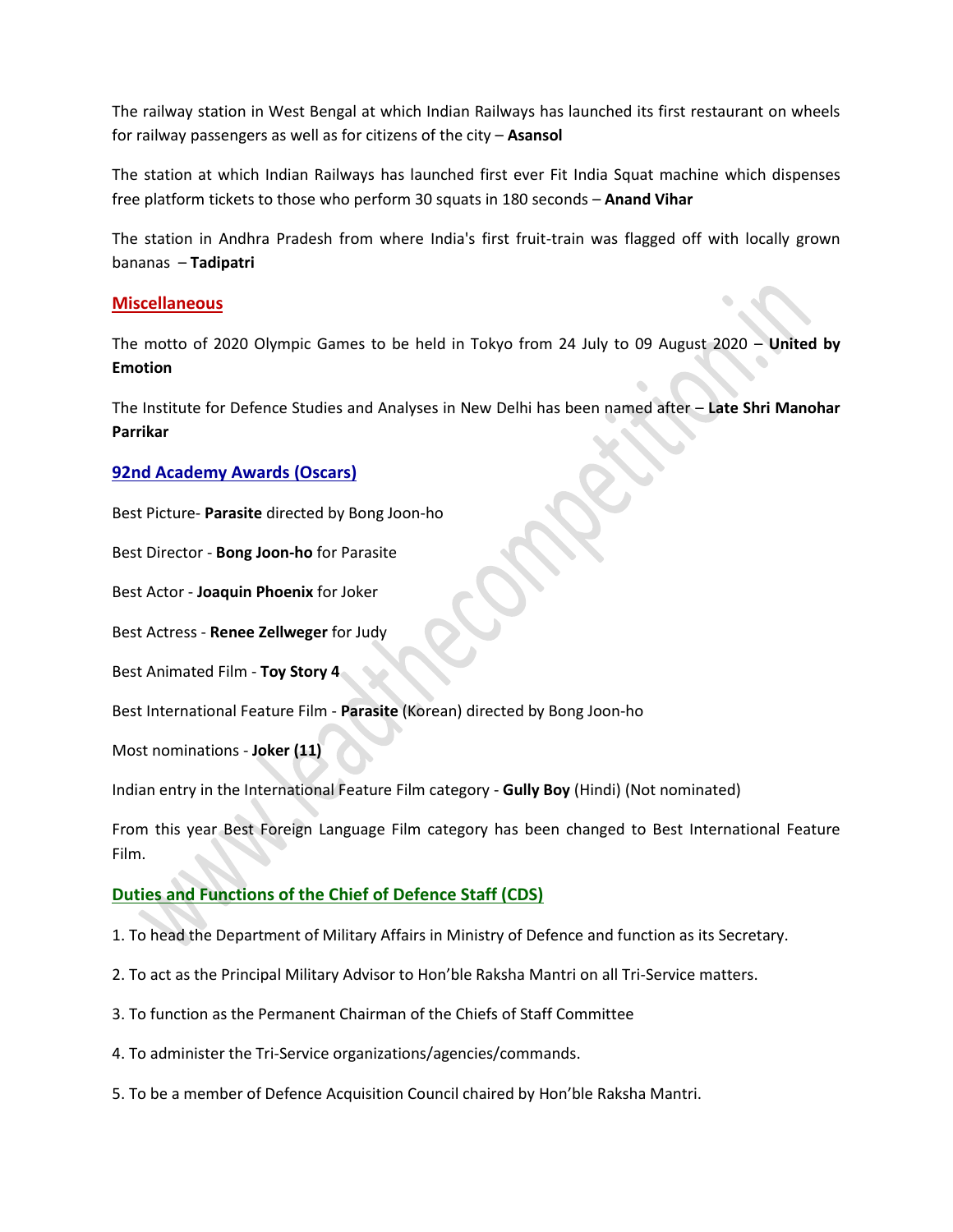6. To function as the Military Advisor to the Nuclear Command Authority.

7. To bring about jointness in operation, logistics, transport, training, support services, communications, repairs and maintenance, etc of the three Services.

8. To ensure optimal utilisation of infrastructure and rationalise it through jointness among the Services.

9. To implement Five-Year Defence Capital Acquisition Plan and Two-Year roll-on Annual Acquisition Plans, as a follow up of Integrated Capability Development Plan.

10. To assign inter-services prioritisation to capital acquisition proposals based on the anticipated budget.

11. To bring about reforms in the functioning of three Services with the aim to augment combat capabilities of the Armed Forces by reducing wasteful expenditure.

The mandate of the Department of Military Affairs inter-alia includes "Facilitation of restructuring of Military Commands for optimal utilisation of resources by bringing about jointness in operations, including through establishment of joint/theatre commands".

## **ESPN SPORTS AWARDS 2019**

Female Sportsperson of the Year 2019: **P V Sindhu** (Badminton)

Male Sportsperson of the Year: **Saurabh Chaudhary** (Shooting)

Courage Award: **Dutee Chand** (Sprinting)

Comeback of the Year: **Koneru Humpy** (Chess)

Emerging Sportsperson of the Year: **Deepak Punia** (Wrestling)

Coach of the Year: **Pullela Gopichand**

Differently-abled athlete of the Year: **Manasi Joshi** (Para-Badminton)

Lifetime Achievement: **Balbir Singh** (Hockey)

## **Important Days of February**

World Wetlands Day: 02 February 2020 Designated by: Ramsar Convention Secretariat Theme: Wetlands and Biodiversity First Observed in: 1997 World Cancer Day: 04 February 2020 Designated by: Union for International Cancer Control (UICC) Theme: I am and I Will (for 2020-21) First Observed in: 2000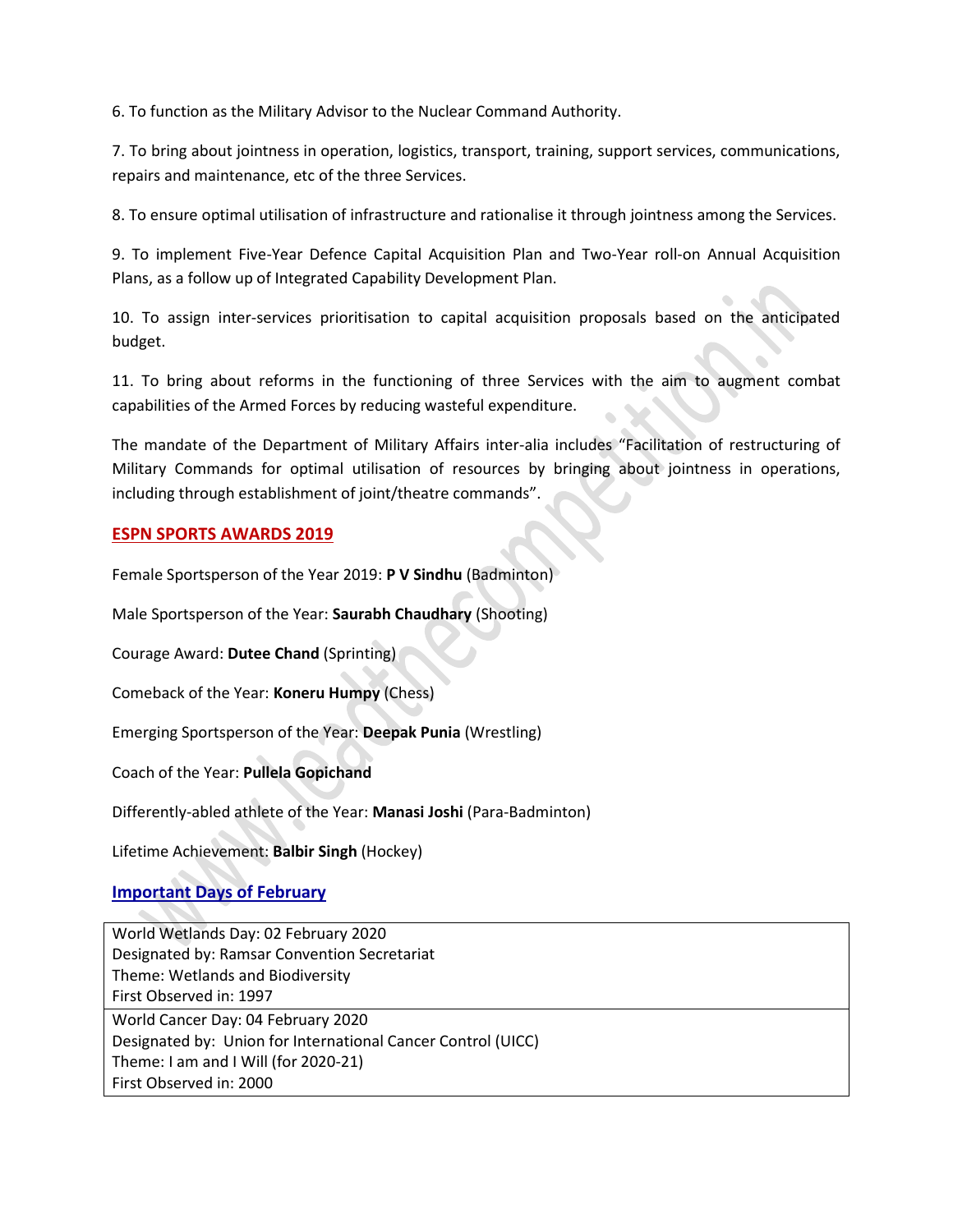| International Day of Zero Tolerance for Female Genital Mutilation: 06 February 2020 |
|-------------------------------------------------------------------------------------|
| Designated by: U.N.O.                                                               |
| First Observed in: 2013                                                             |
| Theme: Unleashing Youth Power                                                       |
| World Pulses Day: 10 February 2020                                                  |
| Designated by: U.N.O.                                                               |
| First Observed in: 2020                                                             |
| Safer Internet Day: 11 February 2020                                                |
| Designated by: European Union                                                       |
| Theme: Together for a better internet                                               |
| First Observed in: 2004                                                             |
| International Day of Women and Girls in Science: 11 February 2020                   |
| Designated by: U.N.O.                                                               |
| First Observed in: 2016                                                             |
| World Radio Day: 13 February 2020                                                   |
| Designated by: UNESCO                                                               |
| Theme: Radio and Diversity                                                          |
| First Observed in: 2013                                                             |
| World Day of Social Justice: 20 February 2020                                       |
| Designated by: UN General Assembly                                                  |
| Theme: Closing the Inequalities Gap to Achieve Social Justice                       |
| First Observed in: 2008                                                             |
| International Mother Language Day: 21 February 2020                                 |
| Designated by: UN General Assembly                                                  |
| Theme: Languages without Borders                                                    |
| First Observed in: 2008                                                             |
| Rare Disease Day: 29 February 2020 (Last day of February)                           |
| Designated by: European Organisation for Rare Diseases (EURORDIS)                   |
| Theme: Reframe Rare for Rare Disease                                                |
| First Observed in: 2008                                                             |

# **New Appointments**

Chief Vigilance Commissioner: **Shri Sanjay Kothari**

Chief Information Commissioenr: **Shri Bimal Julka**

# **ICC U-19 World Cup**

Host country: **South Africa**

Held from: 17 Jan 20 to 09 Feb 20

No. of countries: 16

Winners: **Bangladesh**

Runner-up: **India**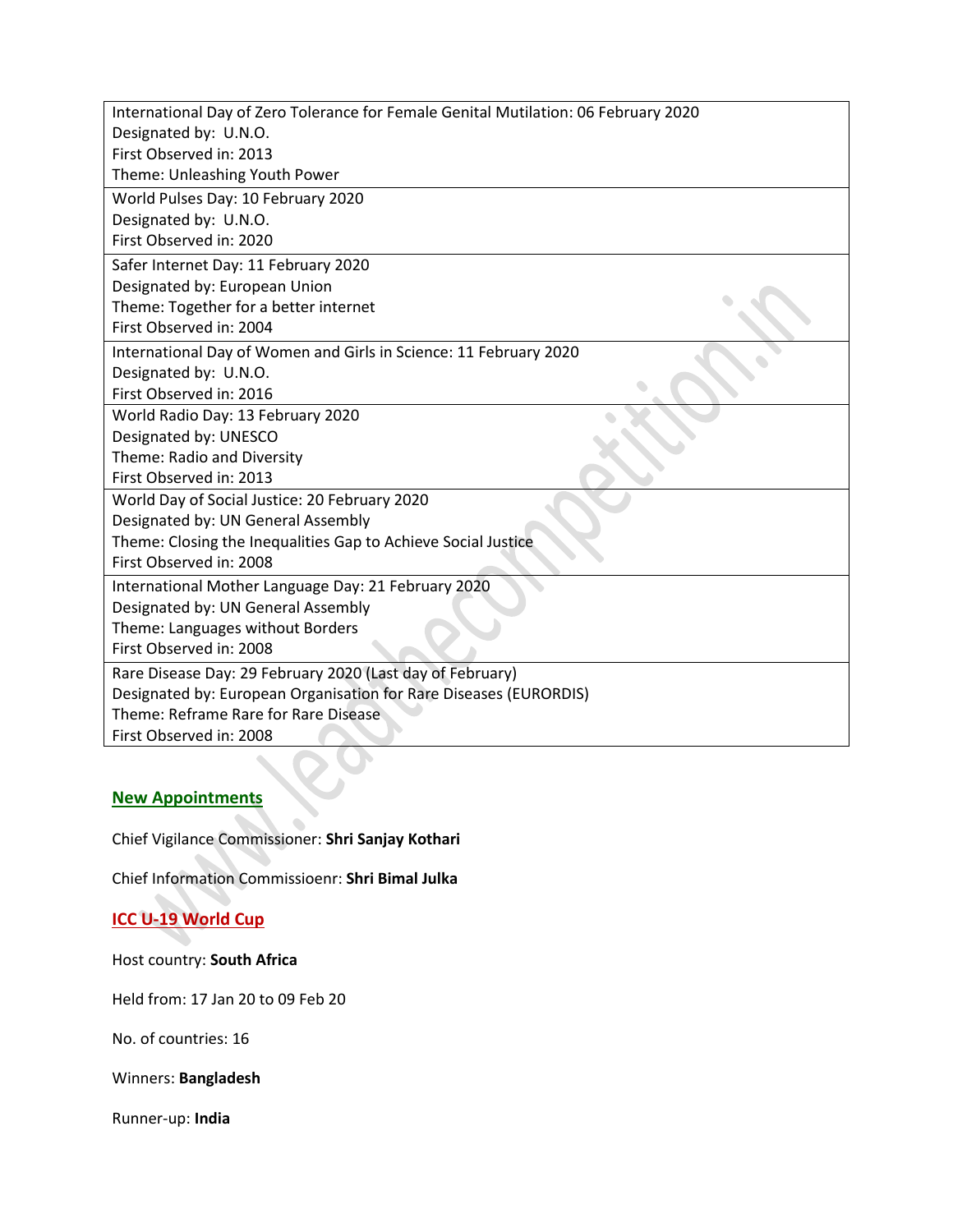Player of the series: **Yashasvi Jaiswal (India)**

Most runs: **Yashasvi Jaiswal**

Most wickets: **Ravi Bishnoi**

## **International Gandhi Awards for Leprosy**

Individual category: **Dr. NS Dharmashaktu**

Institutional category: **Leprosy Mission Trust**

#### **Australian Open 2020**

| <b>Title</b>           | Winner                              | <b>Runner-up</b>                         |
|------------------------|-------------------------------------|------------------------------------------|
| Men's Singles          | Novak Djokovic (Serbia)             | Dominic Thiem (Austria)                  |
| Women's Singles        | Sofia Kenin (USA)                   | Garbine Muguruza (Spain)                 |
| Mens's Doubles         | Rajeev Ram (USA) and Joe Salisbury  | Max Purcell and Luke Saville (Australia) |
|                        | (UK)                                |                                          |
| <b>Women's Doubles</b> | Timea Babos (Hungary) and Kristina  | Hsieh Su-wei (Taiwan) and Barbora        |
|                        | Mladenovic (France)                 | Strýcová (Czech Republic)                |
| <b>Mixed Doubles</b>   | Barbora Krejcikova (Czech Republic) | Astra Sharma and John-Patrick Smith      |
|                        | and Rajeev Ram (USA)                | (Australia)                              |

## **Highlights of Union Budget 2020-21**

#### **Three prominent themes of the Budget**

1. Aspirational India - better standards of living with access to health, education and better jobs for all sections of the society

2. Economic Development for all - "Sabka Saath , Sabka Vikas , Sabka Vishwas".

3. Caring Society - both humane and compassionate; Antyodaya as an article of faith.

#### **Points to Remember**

- Kisan Rail to be setup by Indian Railways through PPP.
- **Krishi Udaan to be launched by the Ministry of Civil Aviation.**
- Jaivik Kheti Portal online national organic products market to be strengthened.
- Zero-Budget Natural Farming (mentioned in July 2019 Budget) to be included.
- Doubling of milk processing capacity to 108 million MT from 53.5 million MT by 2025.
- TB Harega Desh Jeetega campaign launched commitment to end Tuberculosis by 2025.
- National Police University and National Forensic Science University proposed for policing science, forensic science, and cyber-forensics.
- Five new smart cities proposed to be developed.
- Delhi-Mumbai Expressway and two other packages to be completed by 2023.